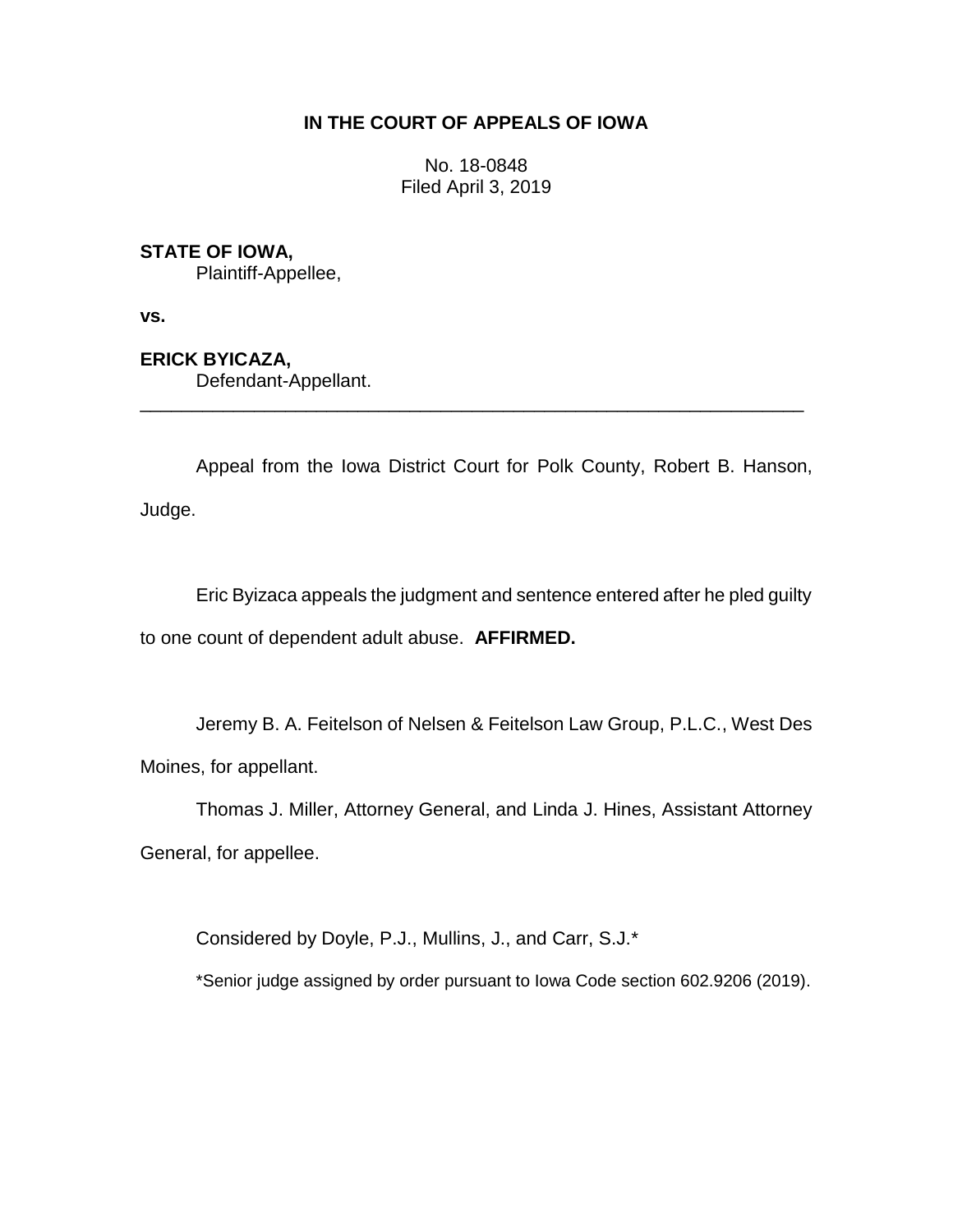### **DOYLE, Presiding Judge.**

 $\overline{a}$ 

Eric Byizaca appeals the judgment and sentence entered after he pled guilty to one count of dependent adult abuse, in violation of Iowa Code section 235B.20(4) (2017). He contends his trial counsel was ineffective by allowing him to plead guilty and the court failed to ensure he entered his plea knowingly and voluntarily as required by Iowa Rule of Criminal Procedure 2.8(2)(b).

At the outset, we note that Byizaca failed to challenge his plea by moving in arrest of judgment. Ordinarily, this failure precludes a defendant from challenging the plea on direct appeal. *See* Iowa R. Crim. P. 2.24(3)(a) ("A defendant's failure to challenge the adequacy of a guilty-plea proceeding by motion in arrest of judgment shall preclude the defendant's right to assert such challenge on appeal."). However, Byizaca raises two of his claims under the ineffectiveassistance-of-counsel rubric, which is an exception to the error-preservation rule. *See Nguyen v. State*, 878 N.W.2d 744, 750 (Iowa 2016). Because Byizaca's does not raise his knowing and voluntary claim as one of ineffective assistance, we decline to address it on direct appeal.<sup>1</sup>

We turn then to Byizaca's two ineffective-assistance claims. In order to prove a claim of ineffective assistance, a defendant must prove trial counsel failed to perform a duty and prejudice resulted. *See State v. Graves*, 668 N.W.2d 860,

<sup>&</sup>lt;sup>1</sup> Although Byicaza erroneously states he preserved error on the claim by filing a timely notice of appeal, *see* Thomas A. Mayes & Anuradha Vaitheswaran, *Error Preservation in Civil Appeals in Iowa: Perspectives on Present Practice*, 55 Drake L. Rev. 39, 48 (Fall 2006), he also claims the appeal is not precluded by the rules of error preservation because it "is in part based on ineffective assistance of counsel for failing to file a motion in arrest of judgment." Unlike the other claims raised in this appeal, Byicaza does not specifically articulate his claim concerning the voluntariness of his plea as one of ineffective assistance of counsel. Even assuming Byicaza is raising it as an ineffectiveassistance claim, the record is insufficient to allow us to address it on direct appeal.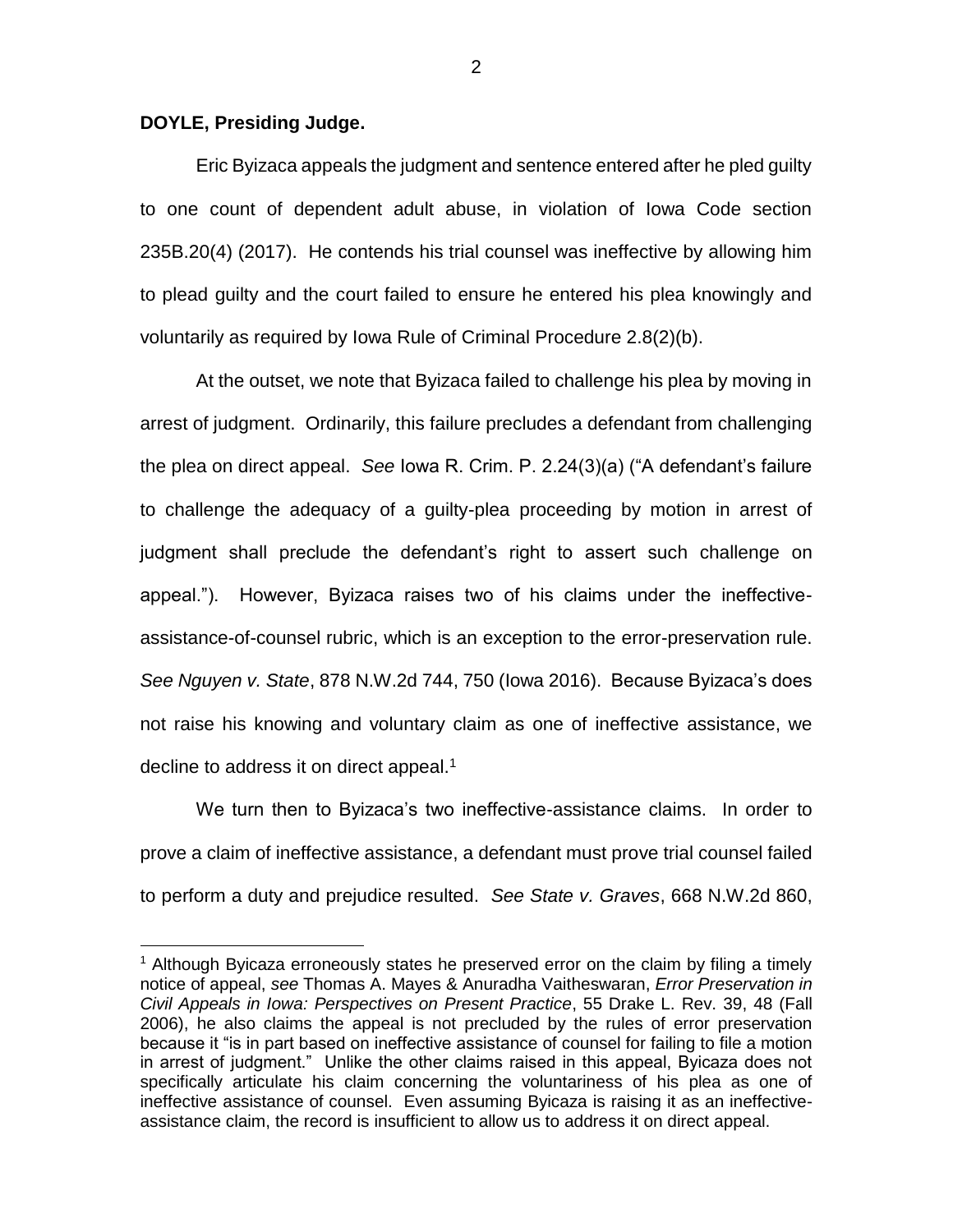869 (Iowa 2003). In the context of a guilty plea, a defendant shows prejudice by proving that, but for counsel's breach, there is a reasonable probability the defendant "would not have pled guilty and would have insisted on going to trial." *State v. Carroll*, 767 N.W.2d 638, 641 (Iowa 2009). Unless the defendant proves both prongs, the ineffective-assistance claim fails. *See State v. Clay*, 824 N.W.2d 488, 495 (Iowa 2012). Although we ordinarily preserve such claims for postconviction proceedings, we will resolve them on direct appeal when the record is adequate. *See id*. at 494.

Byizaca first argues his trial counsel rendered ineffective assistance by allowing him to enter his plea without a factual basis to support the charge. *See* Iowa R. Crim. P. 2.8(2)(b) (stating that the district court shall not accept a plea without first determining it has a factual basis). If counsel allows a defendant to plead guilty to a charge without a factual basis, then an essential duty has been breached and "[p]rejudice is inherent." *State v. Gines*, 844 N.W.2d 437, 441 (Iowa 2014). We look at the entire record before the district court at the time of the plea to determine whether a factual basis for the plea exists. *See State v. Finney*, 834 N.W.2d 46, 62 (Iowa 2013). "[T]he record must disclose facts to satisfy all elements of the offense." *Rhoades v. State*, 848 N.W.2d 22, 29 (Iowa 2014).

A person commits a class "C" felony of dependent adult abuse by engaging in intentional dependent adult abuse that results in physical injury. *See* Iowa Code § 235B.20(4). Dependent adult abuse occurs if a caretaker's willful or negligent acts or omissions result in an injury to or assault of a dependent adult. *Id.* § 235B.2(5)(a)(1)(a). The minutes of evidence allege that Byizaca struck the dependent adult in the face with an open hand, resulting in bruising and scratches

3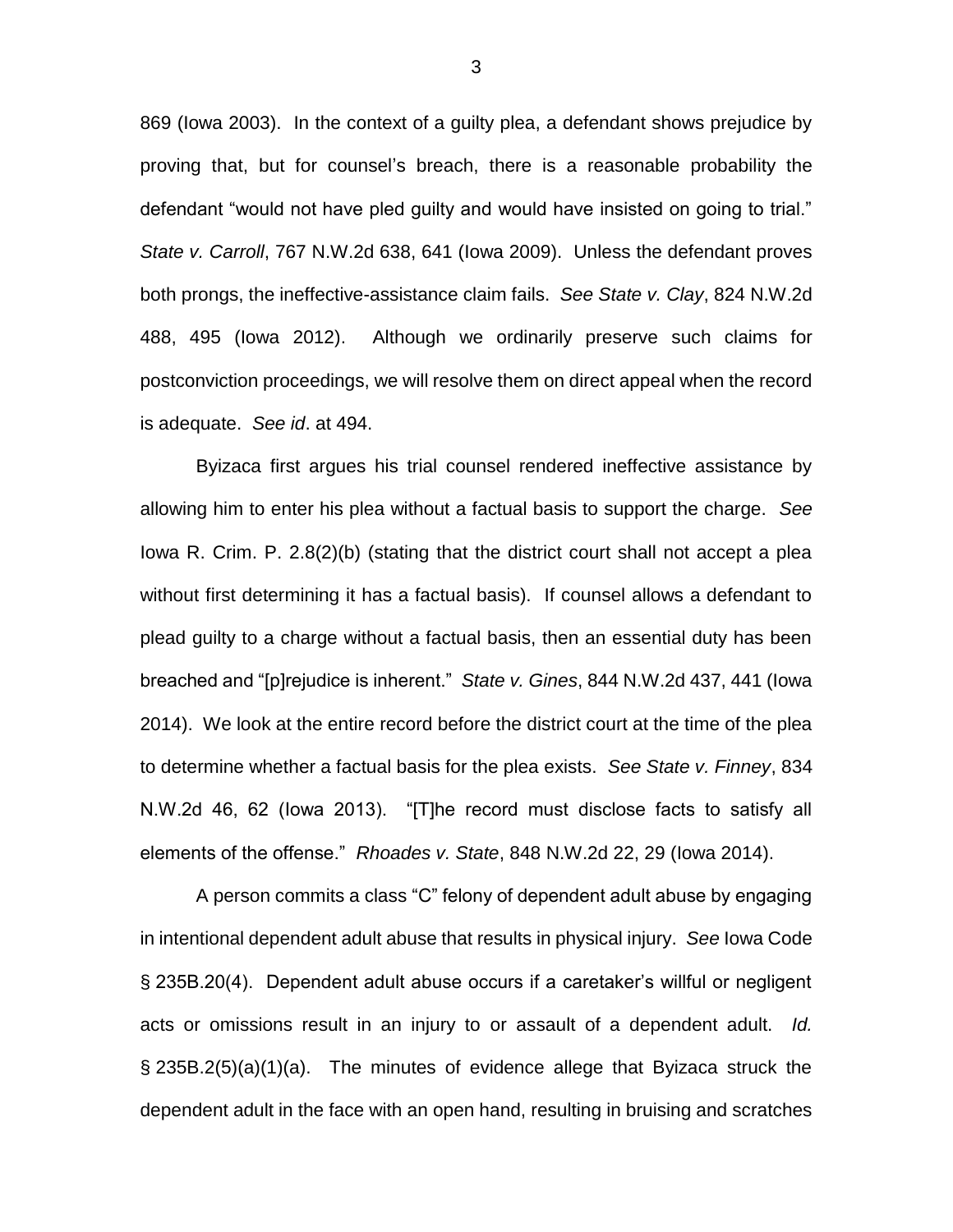near the dependent adult's eye. Both the dependent adult and a staff member who witnessed the incident reported Byizaca's actions. There is a sufficient factual basis in the record for Byicaza's plea. Although Byicaza claims the record fails to establish that the offense occurred without justification, the State is not required to disprove an affirmative defense. *See State v. Antenucci*, 608 N.W.2d 19, 19 (Iowa 2000) (observing that a guilty plea "waives all defenses and objections"); *State v. Delay*, 320 N.W.2d 831, 834 (Iowa 1982) (noting that "justification is an affirmative defense to assault"); *State v. Ledesma*, No 18-0253, 2018 WL 5291356, at \*3-4 (Iowa Ct. App. Oct. 24, 2018) (holding State is not required to prove absence of an affirmative defense to establish a factual basis for guilty plea); *State v. McKibbon*, No. 17-1533, 2018 WL 1631384, at \*2 (Iowa Ct. App. Apr. 4, 2018) (holding defendant failed to establish counsel was ineffective in permitting him to plead guilty to assault charge where the minutes of evidence "clearly provide a factual basis" for the plea and lack "any evidence or even a suggestion" that defendant asserted a justification for the assault); *State v. Spencer*, No. 12-1329, 2013 WL 264214, at \*2 (Iowa Ct. App. Jan. 24, 2013) (finding a factual basis for acceptance of defendant's guilty plea where the record established the State could prove each element of assault beyond a reasonable doubt and contained no evidence that the defendant attempted to prove justification).

Finally, Byicaza alleges his trial counsel was ineffective for allowing him to plead guilty because the definition of "dependent adult abuse" concerning willful or negligent acts or omissions of a caretaker that result in "injury which is at a variance with the history given of the injury" is unconstitutionally vague. Iowa Code § 235B.2(5)(a)(1)(a). Byicaza was not convicted of dependent adult abuse on this